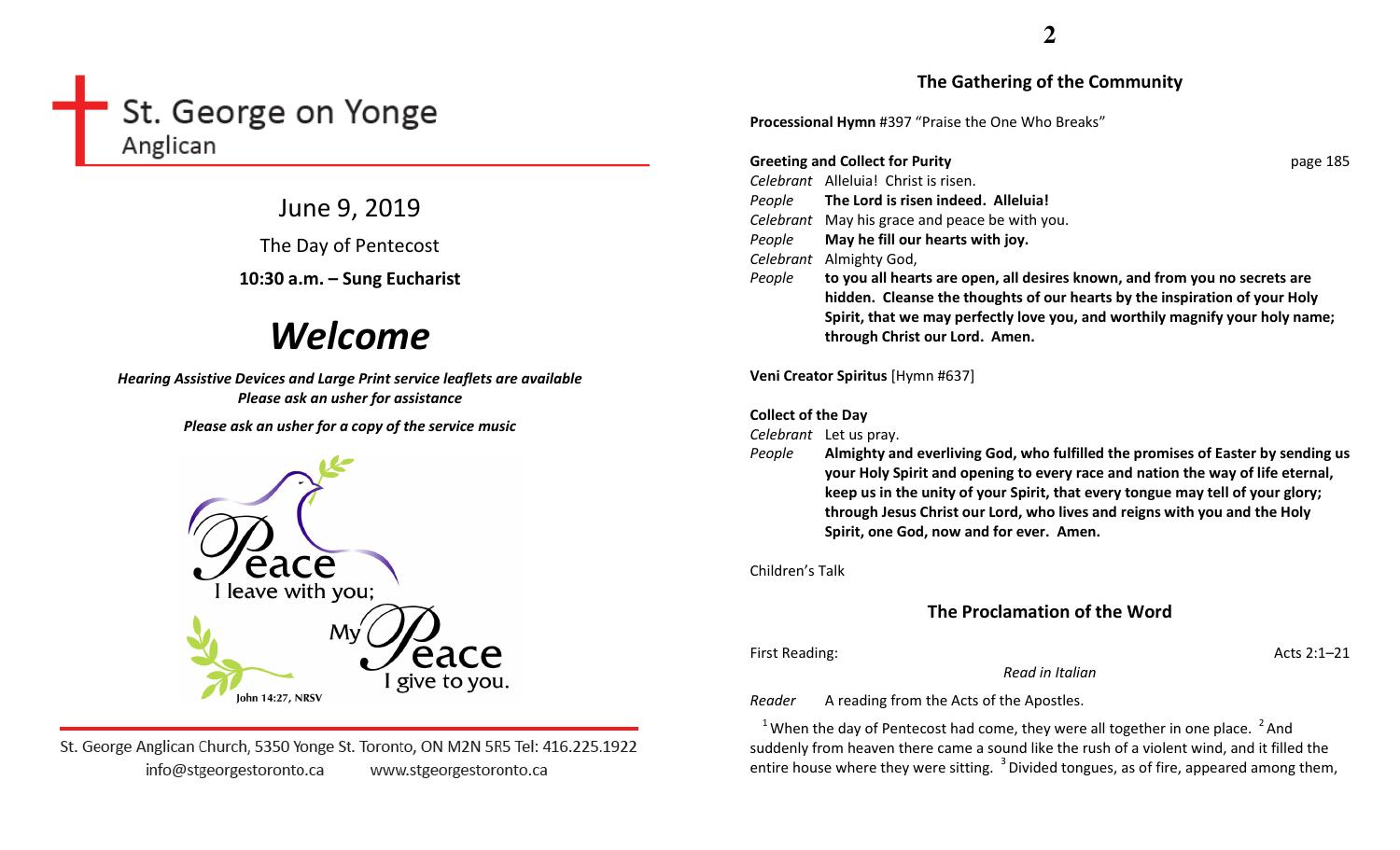and a tongue rested on each of them.  $4$  All of them were filled with the Holy Spirit and began to speak in other languages, as the Spirit gave them ability.

 $5$  Now there were devout Jews from every nation under heaven living in Jerusalem.  $6$  And at this sound the crowd gathered and was bewildered, because each one heard them speaking in the native language of each.  $\frac{7}{2}$  Amazed and astonished, they asked, "Are not all these who are speaking Galileans?  $8$  And how is it that we hear, each of us, in our own native language? <sup>9</sup> Parthians, Medes, Elamites, and residents of Mesopotamia, Judea and Cappadocia, Pontus and Asia,  $^{10}$  Phrygia and Pamphylia, Egypt and the parts of Libya belonging to Cyrene, and visitors from Rome, both Jews and proselytes,  $^{11}$  Cretans and Arabs—in our own languages we hear them speaking about God's deeds of power."  $12$  All were amazed and perplexed, saying to one another, "What does this mean?"  $^{13}$ But others sneered and said, "They are filled with new wine."

 $14$  But Peter, standing with the eleven, raised his voice and addressed them: "Men of Judea and all who live in Jerusalem, let this be known to you, and listen to what I say.  $^{15}$ Indeed, these are not drunk, as you suppose, for it is only nine o'clock in the morning.

 $16$  No, this is what was spoken through the prophet Joel:

 $17$ 'In the last days it will be, God declares,

that I will pour out my Spirit upon all flesh,

and your sons and your daughters shall prophesy,

and your young men shall see visions,

and your old men shall dream dreams.

 $^{18}$  Even upon my slaves, both men and women, in those days I will pour out my Spirit; and they shall prophesy.

 $^{19}$  And I will show portents in the heaven above and signs on the earth below,

blood, and fire, and smoky mist.

<sup>20</sup>The sun shall be turned to darkness

and the moon to blood,

before the coming of the Lord's great and glorious day.

<sup>21</sup> Then everyone who calls on the name of the Lord shall be saved  $\dots''$ 

Reader The Word of the Lord.

PeopleThanks be to God.

#### Psalm 104:25–32

### Tune Martyrdom

- 1 Your works, O Lord, are manifoldAnd wisely made and well; You filled the earth with forms of life, More than our lips can tell.
- 2 And yonder lies the great, wide sea With life of every sort, And ships, and that Leviathan Which you have made for sport.
- 3 These look to you and you provide, They gather what you give; You open wide your hand with good To fill all things that live.

Arrangement by Christopher L. Webber

- 4 But when you hide your face, O Lord, They all are terrified; You take away their breath, they die, And in the dust subside.
- 5 You send your Spirit forth and so Create and give new birth; May all your glory long endure; Rejoice, Lord, in your earth.

O God of eternal light, heaven and earth are the work of your hands, and all creation sings your praise and beauty. As in the beginning, by your Spirit, you gave life and order to all that is, so by the same Spirit redeem us and all things, through Christ our Lord. Amen.

Second Reading: The Contract of the Contract of the Contract of the Romans 8:14–17

Reader A reading from the Letter of Paul to the Romans.

 $14$  For all who are led by the Spirit of God are children of God.  $15$  For you did not receive a spirit of slavery to fall back into fear, but you have received a spirit of adoption. When we cry, "Abba! Father!"  $16$  it is that very Spirit bearing witness with our spirit that we are children of God,  $^{17}$  and if children, then heirs, heirs of God and joint heirs with Christ—if, in fact, we suffer with him so that we may also be glorified with him.

Read in Tagalog

Reader The Word of the Lord. PeopleThanks be to God.

Gradual Hymn #647 [both verses] "Spirit of the Living God"

## **4**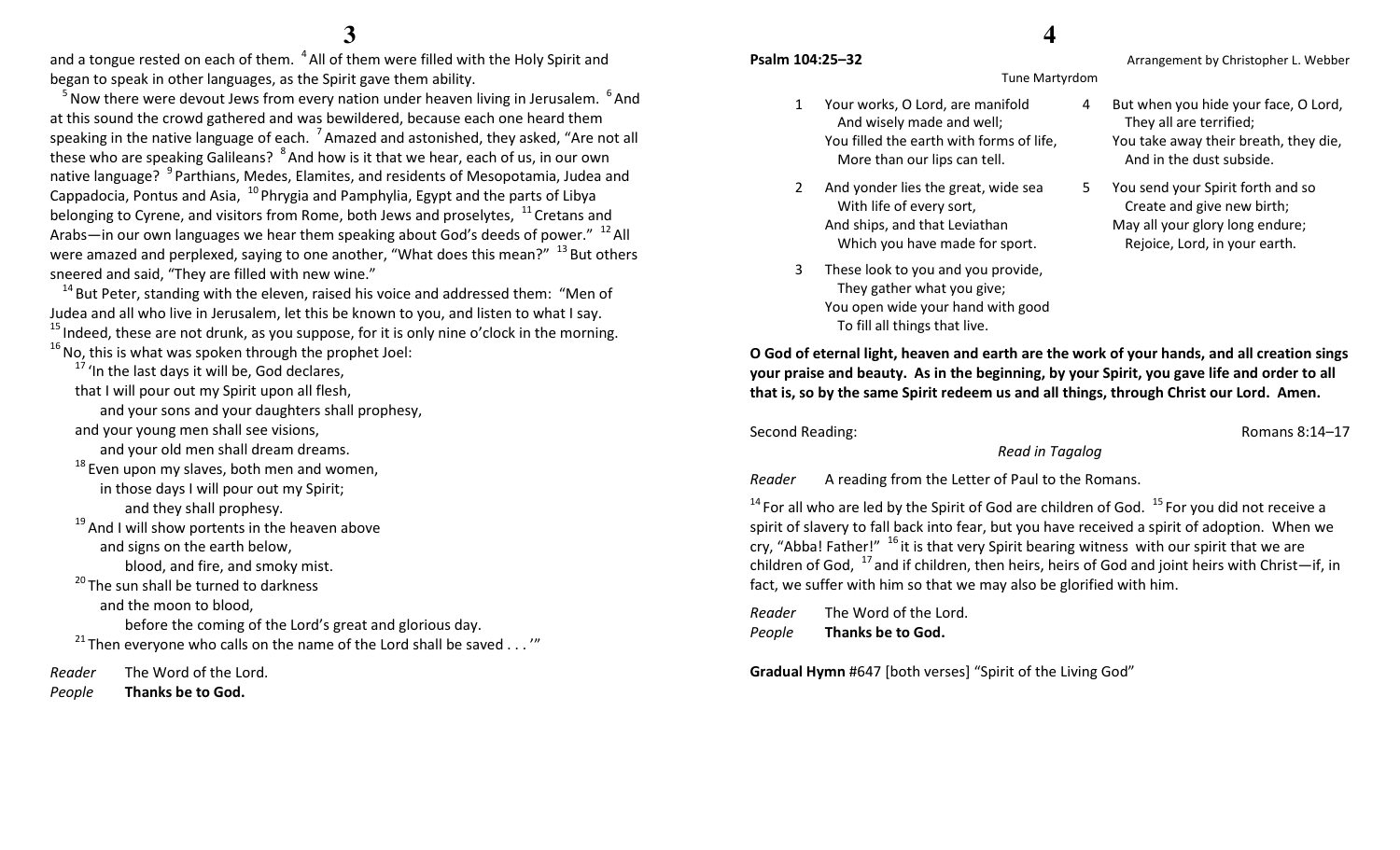Holy Gospel: John 14:8–17,25–27

Subdeacon The Lord be with you.

PeopleAnd also with you.

Subdeacon The Holy Gospel of our Lord Jesus Christ according to John. PeopleGlory to you, Lord Jesus Christ.

 $8$  Philip said to him, "Lord, show us the Father, and we will be satisfied."  $9$  Jesus said to him, "Have I been with you all this time, Philip, and you still do not know me? Whoever has seen me has seen the Father. How can you say, 'Show us the Father?'  $^{10}$  Do you not believe that I am in the Father and the Father is in me? The words that I say to you I do not speak

on my own; but the Father who dwells in me does his works.  $^{11}$ Believe me that I am in the Father and the Father is in me; but if you do not, then believe me because of the works themselves.  $^{12}$  Very truly, I tell you, the one who believes in me will also do the works that I do and, in fact, will do greater works than these, because I am going to the Father.  $^{13}$ I will do whatever you ask in my name, so that the Father may be glorified in the Son.  $^{14}$  If in my name you ask me for anything, I will do it.

<sup>15</sup> "If you love me, you will keep my commandments.  $16$  And I will ask the Father, and he will give you another Advocate, to be with you for ever.  $^{17}$  This is the Spirit of truth, whom the world cannot receive, because it neither sees him nor knows him. You know him, because he abides with you, and he will be in you . . . "

 $25$  "I have said these things to you while I am still with you.  $26$  But the Advocate, the Holy Spirit, whom the Father will send in my name, will teach you everything, and remind you of all that I have said to you.  $^{27}$  Peace I leave with you; my peace I give to you. I do not give to you as the world gives. Do not let your hearts be troubled, and do not let them be afraid . . . "

Subdeacon The Gospel of Christ.

PeoplePraise to you, Lord Jesus Christ.

#### Sermon

A time for silent reflection is kept.

#### The Nicene Creed

d page 188

Celebrant Let us confess our faith, as we say,

People We believe in one God, the Father, the Almighty, maker of heaven and earth, of all that is, seen and unseen.

> We believe in one Lord, Jesus Christ, the only Son of God, eternally begotten of the Father, God from God, Light from Light, true God from true God, begotten, not made, of one being with the Father. Through him all things were made.

 For us and for our salvation he came down from heaven: by the power of the Holy Spirit he became incarnate from the Virgin Mary, and was made man. For our sake he was crucified under Pontius Pilate; he suffered death and was buried. On the third day he rose again in accordance with the scriptures; he ascended into heaven and is seated at the right hand of the Father. He will come again in glory to judge the living and the dead, and his kingdom will have no end.

We believe in the Holy Spirit, the Lord, the giver of life, who proceeds from the Father. With the Father and the Son he is worshipped and glorified. He has spoken through the prophets. We believe in one holy catholic and apostolic Church. We acknowledge one baptism for the forgiveness of sins. We look for the resurrection of the dead, and the life of the world to come. Amen.

#### The Prayers of the People

Leader Let us pray to God the Holy Spirit. PeopleCome, Holy Spirit, come.

#### Confession and Absolution

n and the contract of the contract of the page 191 Celebrant Dear friends in Christ, God is steadfast in love and infinite in mercy; he welcomes sinners and invites them to his table. Let us confess our sins, confident in God's forgiveness.

Silence is kept.

Celebrant Most merciful God,

- People we confess that we have sinned against you in thought, word, and deed, by what we have done, and by what we have left undone. We have not loved you with our whole heart; we have not loved our neighbours as ourselves. We are truly sorry and we humbly repent. For the sake of your Son Jesus Christ, have mercy on us and forgive us, that we may delight in your will, and walk in your ways, to the glory of your name. Amen.
- Celebrant Almighty God have mercy upon you, pardon and deliver you from all your sins, confirm and strengthen you in all goodness, and keep you in eternal life; through Jesus Christ our Lord. Amen.

#### The Peace

 $p$  and  $p$  and  $p$  are page 192 Celebrant The peace of the Lord be always with you. PeopleAnd also with you.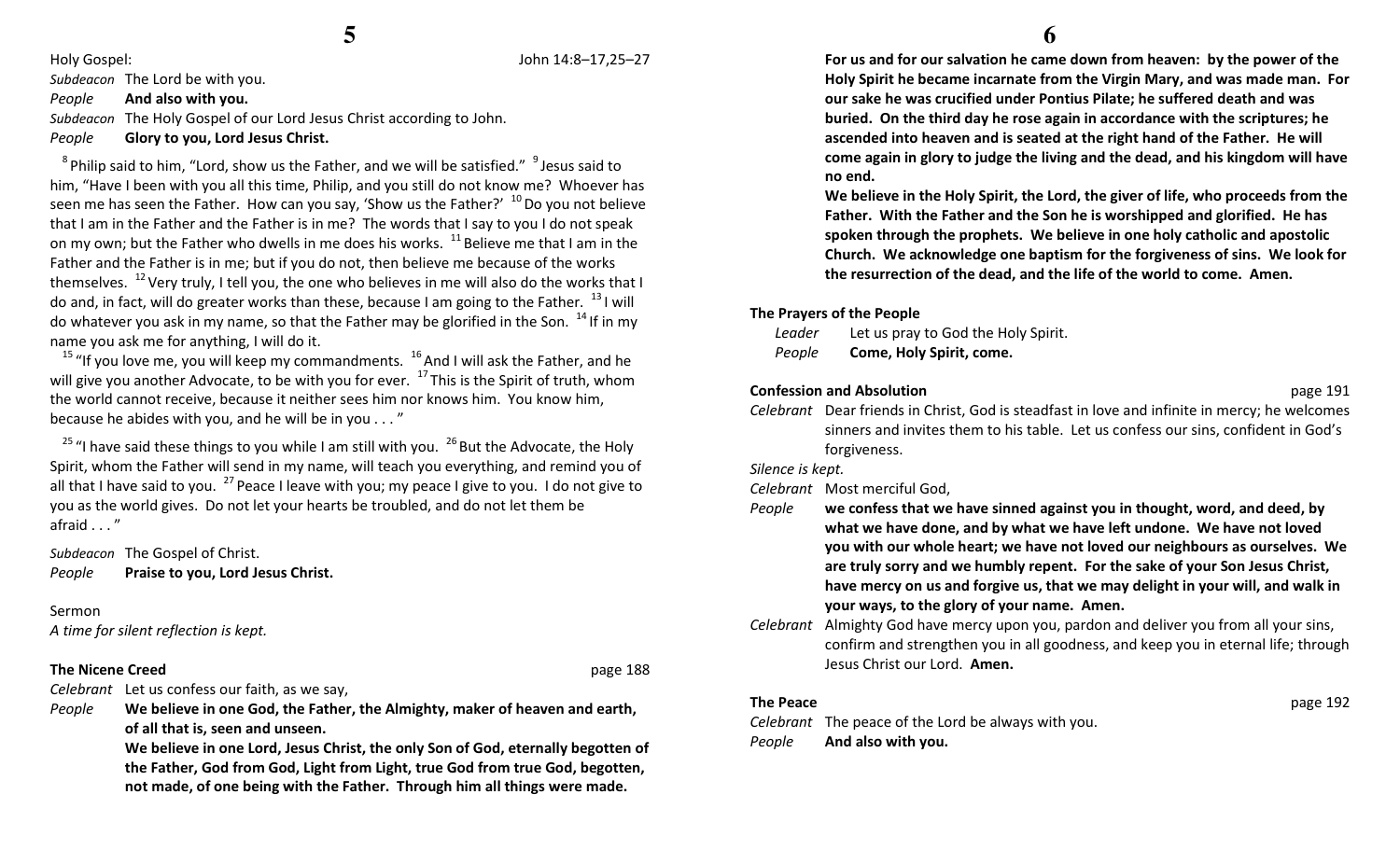#### The Celebration of the Eucharist

Offertory Hymn #645 "Come Down, O Love Divine"

#### The Prayer over the Gifts

Celebrant Let us pray.

People Giver of life, receive all we offer you this day. Let the Spirit you bestow on your Church continue to work in the world through the hearts of all who believe. We ask this in the name of Jesus Christ the Lord. Amen.

|               | <b>Eucharistic Prayer #3</b>                                                        | page 198 |  |  |
|---------------|-------------------------------------------------------------------------------------|----------|--|--|
|               | Proper Preface Pentecost                                                            | page 222 |  |  |
|               | Celebrant The Lord be with you.                                                     |          |  |  |
| People        | And also with you.                                                                  |          |  |  |
|               | Celebrant Lift up your hearts.                                                      |          |  |  |
| People        | We lift them to the Lord.                                                           |          |  |  |
|               | Celebrant Let us give thanks to the Lord our God.                                   |          |  |  |
| People        | It is right to give our thanks and praise.                                          |          |  |  |
| Celebrant     | Blessed are you, gracious God, creator of heaven and earth; we give you thanks      |          |  |  |
|               | and praise through Jesus Christ our Lord. In fulfilment of your promise you pour    |          |  |  |
|               | forth your Spirit upon us, filling us with gifts and leading us into all truth. You |          |  |  |
|               | give us power to proclaim your gospel to all nations and to serve you as a royal    |          |  |  |
|               | priesthood.                                                                         |          |  |  |
|               | Therefore we join our voices with angels and archangels, and with all those in      |          |  |  |
|               | whom the Spirit dwells, to proclaim the glory of your name.                         |          |  |  |
| People        | Holy, holy, holy Lord, God of power and might, heaven and earth are full of         |          |  |  |
| Arranged by   | your glory. Hosanna in the highest.                                                 |          |  |  |
| Michael Leach | Blessed is he who comes in the name of the Lord. Hosanna in the highest.            |          |  |  |
| Celebrant     | We give thanks to you, Lord our God, for the goodness and love you have made        |          |  |  |
|               | known to us in creation; in calling Israel to be your people; in your Word spoken   |          |  |  |
|               | through the prophets; and above all in the Word made flesh, Jesus your Son.         |          |  |  |
|               | For in these last days you sent him to be incarnate from the Virgin Mary, to be     |          |  |  |
|               | the Saviour and Redeemer of the world. In him, you have delivered us from evil,     |          |  |  |
|               | and made us worthy to stand before you. In him, you have brought us out of          |          |  |  |
|               | error into truth, out of sin into righteousness, out of death into life.            |          |  |  |

 On the night he was handed over to suffering and death, a death he freely accepted, our Lord Jesus Christ took bread; and when he had given thanks to you, he broke it, and gave it to his disciples, and said, "Take, eat: this is my body which is given for you. Do this for the remembrance of me." After supper he took the cup of wine; and when he had given thanks, he gave it to them, and said, "Drink this, all of you: this is my blood of the new covenant, which is shed for you and for many for the forgiveness of sins. Whenever you drink it, do this for the remembrance of me." Therefore, Father, according to his command, People we remember his death, we proclaim his resurrection, we await his coming in glory;Celebrant and we offer our sacrifice of praise and thanksgiving to you, Lord of all; presenting to you, from your creation, this bread and this wine. We pray you, gracious God, to send your Holy Spirit upon these gifts, that they may be the sacrament of the body of Christ and his blood of the new covenant. Unite us to your Son in his sacrifice, that we, made acceptable in him, may be sanctified by the Holy Spirit. In the fullness of time, reconcile all things in Christ, and make them new, and bring us to that city of light where you dwell with all your sons and daughters; through Jesus Christ our Lord, the firstborn of all creation, the head of the Church, and the author of our salvation; by whom, and with whom, and in whom, in the unity of the Holy Spirit, all honour and glory are yours, almighty Father, now and for ever. Amen. The Lord's Prayer [Arranged by Michael Leach] Celebrant As our Saviour taught us, let us pray, PeopleOur Father in heav'n, hallowed be your name, your kingdom come, your will

be done, on earth as in heaven. Give us today our daily bread. And forgive us our sins as we forgive those who sin against us. Save us from the time of trial, and deliver us from evil. For the kingdom, the power, and the glory are yours, now and for ever. Amen.

#### The Breaking of the Bread #8

Celebrant Lord, we died with you on the cross. People Now we are raised to new life. Celebrant We were buried in your tomb. People Now we share in your resurrection. Celebrant Live in us, that we may live in you.

 $\overline{\mathbf{8}}$  page 213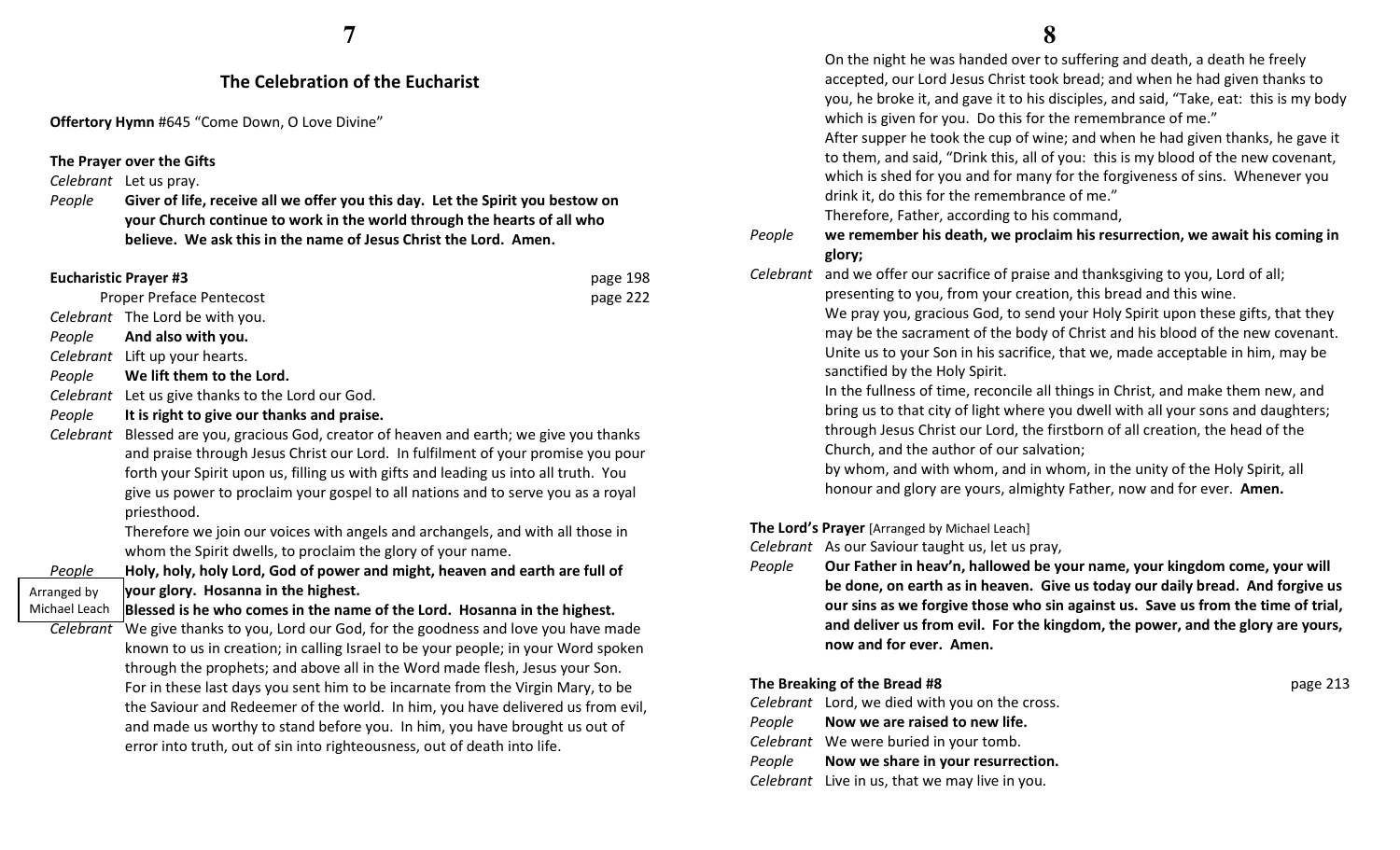## **9**

**Lamb of God** [Arranged by Michael Leach]

People Lamb of God, you take away the sins of the world: have mercy on us, have mercy on us. Lamb of God, you take away the sins of the world: have mercy on us, have mercy on us. Lamb of God, you take away the sins of the world: grant us your peace, grant us your peace.

#### The Communion

**n** page 213

Celebrant The gifts of God for the People of God. PeopleThanks be to God.

> All are invited to share in Communion. If you would rather not receive the bread and wine, please feel free to come forward for a blessing.

Communion Hymn #635 "Like the Murmur of the Dove's Song"

#### Prayer after Communion

Celebrant Let us pray.

People Father, may we who have received this eucharist live in the unity of your Holy Spirit, that we may show forth his gifts to all the world. We ask this in the name of Jesus Christ our Lord. Amen.

#### **Doxology** [Arranged by Michael Leach]

People Glory to God, whose power, working in us, can do infinitely more, infinitely more than we can ask or imagine. Glory to God from generation to generation, in the Church and in Christ Jesus, in the Church and in Christ Jesus, for ever and ever, for ever and ever. Amen, Amen.

#### Blessing

#### Announcements

## **10**

Recessional Hymn "There's a Spirit in the Air" Text by Brian Wren

- 1 There's a spirit in the air, telling Christians everywhere: "Praise the love that Christ revealed, living, working in our world."
- 2 Lose your shyness, find your tongue, tell the world what God has done: God in Christ has come to stay. Live tomorrow's life today!
- 3 When believers break the bread, when a hungry child is fed, praise the love that Christ revealed, living, working in our world.
- 4 Still the Spirit gives us light, seeing wrong and setting right: God in Christ has come to stay. Live tomorrow's life today!

#### Dismissal

Subdeacon Alleluia! Alleluia! Go in peace to love and serve the Lord. PeopleThanks be to God. Alleluia! Alleluia!

- 5 When a stranger's not alone, where the homeless find a home, praise the love that Christ revealed, living, working, in our world.
- 6 May the Spirit fill our praise, guide our thoughts and change our ways. God in Christ has come to stay, live tomorrow's life today!
- 7 There's a Spirit in the air, calling people everywhere: praise the love that Christ revealed, living, working, in our world.

Please join us for refreshments following the service.